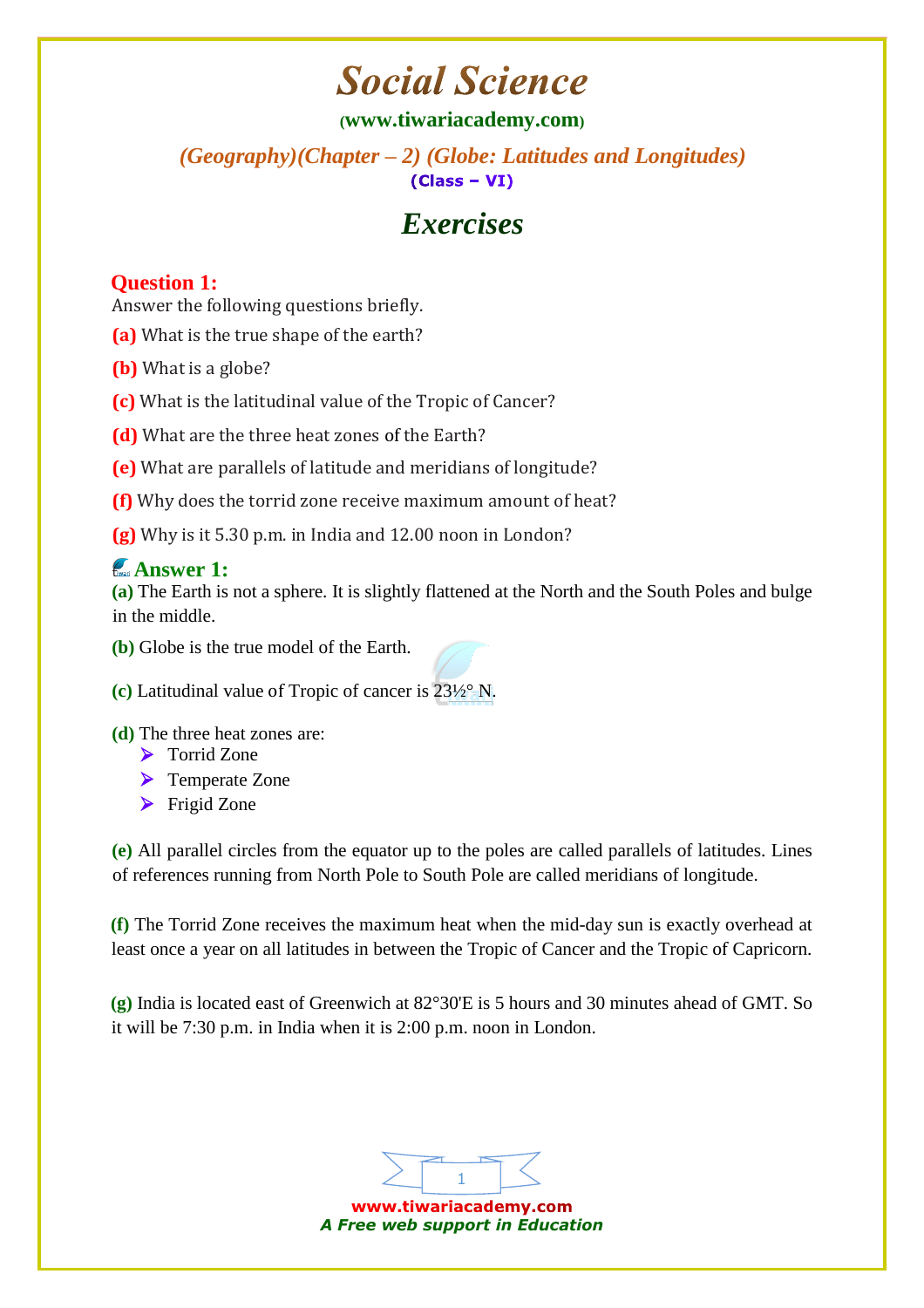# **Social Science**

**([www.tiwariacademy.com](http://www.tiwariacademy.com/))**

*(Geography)(Chapter – 2) (Globe: Latitudes and Longitudes)* 

### **Question 2:**

| Tick the correct answer.                                                                                                                                                                                                                                                                                                                                                                                                                                   |                  |                            |
|------------------------------------------------------------------------------------------------------------------------------------------------------------------------------------------------------------------------------------------------------------------------------------------------------------------------------------------------------------------------------------------------------------------------------------------------------------|------------------|----------------------------|
| (a) The value of the prime meridian is                                                                                                                                                                                                                                                                                                                                                                                                                     |                  |                            |
| $(i) 90^\circ$                                                                                                                                                                                                                                                                                                                                                                                                                                             | $(ii) 0^{\circ}$ | (iii) $60^\circ$           |
| (b) The frigid zone lies near                                                                                                                                                                                                                                                                                                                                                                                                                              |                  |                            |
| (i) the Poles                                                                                                                                                                                                                                                                                                                                                                                                                                              | (ii) the Equator | (iii) the Tropic of Cancer |
| (c) The total number of longitudes are                                                                                                                                                                                                                                                                                                                                                                                                                     |                  |                            |
| (i) 360                                                                                                                                                                                                                                                                                                                                                                                                                                                    | $(ii)$ 180       | (iii) 90                   |
| (d) The Antarctic Circle is located in<br>(i) the Northern hemisphere<br>(ii) the Southern hemisphere<br>(iii) the Eastern hemisphere<br>(e) Grid is a network of<br>(i) parallels of latitudes and meridians of longitudes<br>(ii) the Tropic of Cancer and the Tropic of Capricorn<br>(iii) the North Pole and the South Pole<br><b>Answer 2:</b><br>$(a)$ (ii) $0^\circ$<br>$(b)$ (i) The poles<br>$(c)$ (ii) 180<br>$(d)$ (ii) the southern hemisphere |                  |                            |
| $(e)$ (i) parallels of latitudes and meridians of longitudes                                                                                                                                                                                                                                                                                                                                                                                               |                  |                            |
|                                                                                                                                                                                                                                                                                                                                                                                                                                                            |                  |                            |
|                                                                                                                                                                                                                                                                                                                                                                                                                                                            |                  |                            |



www.tiwariacademy.com *A Free web support in Education*